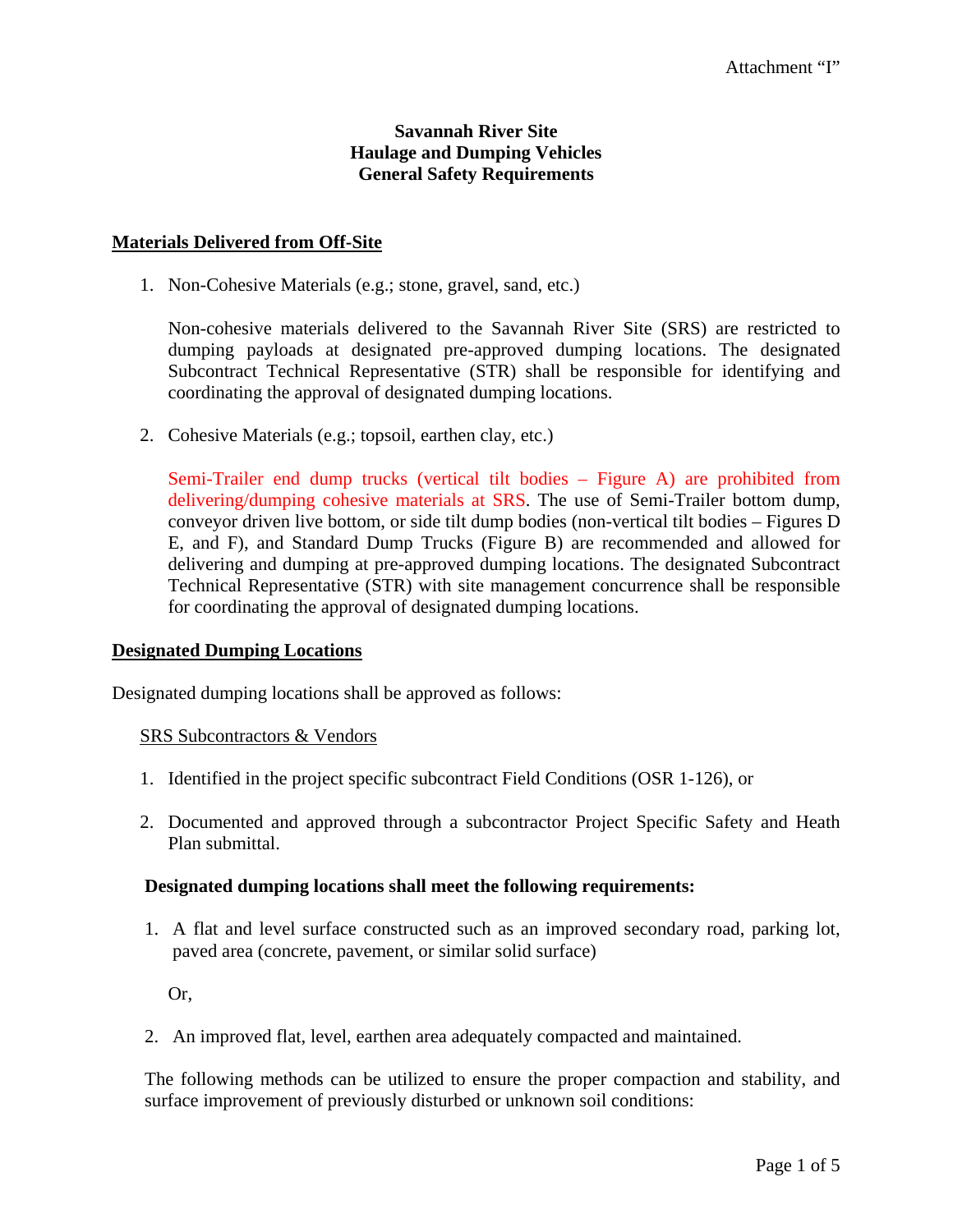## 2a. Proof rolling for **in-situ material**:

Use a four-wheeled pneumatic-tired roller of not less than 25 tons, or its equivalent, making a minimum of four passes, two in each of the two directions at right angles. For any soft area discovered, excavate the top two feet. After excavation and prior to placement of fill material, proof roll soft areas with a 10 ton or greater steel drum vibratory roller making eight passes, four in each of the two directions at right angles. Fill material shall be placed in 12" thick (max) loose lifts prior to compaction

#### 2b. Placement of fill in **previously disturbed areas**:

Prior to placing fill material, proof roll with a four-wheeled pneumatic-tired roller of not less than 25 tons, or its equivalent, making a minimum of four passes, two in each of the two directions at right angles. For any soft area discovered, excavate the top two feet. After excavation and prior to placement of fill material, proof roll soft areas with a 10 ton or greater steel drum vibratory roller making eight passes, four in each of the two directions at right angles Fill material shall be placed in 12" thick (max) loose lifts prior to compaction.

## **On-Site Earthmoving Operations**

Semi-Trailer **end dump** trucks (Figure A) are prohibited from transporting and dumping cohesive earthen materials (e.g.; topsoil, earthen spoils, earthen clays, etc.) at SRS project sites. Two-axle or Tri-axle standard full chassis dump trucks (Figure B) and articulated dump trucks (Figure C) are recommended to be utilized for all off-road earthmoving operations. Semi-Trailer bottom or side dump bodies (non-vertical tilt bodies) or conveyor driven (live bottom) offloading equipment may be used in approved off road areas that are properly maintained to ensure their safe operation in accordance with the manufactures specifications.

# **Sample Dump Truck Configurations**

Figure A - Semi-Trailer End Dump Truck (Note: prohibited from dumping cohesive materials)

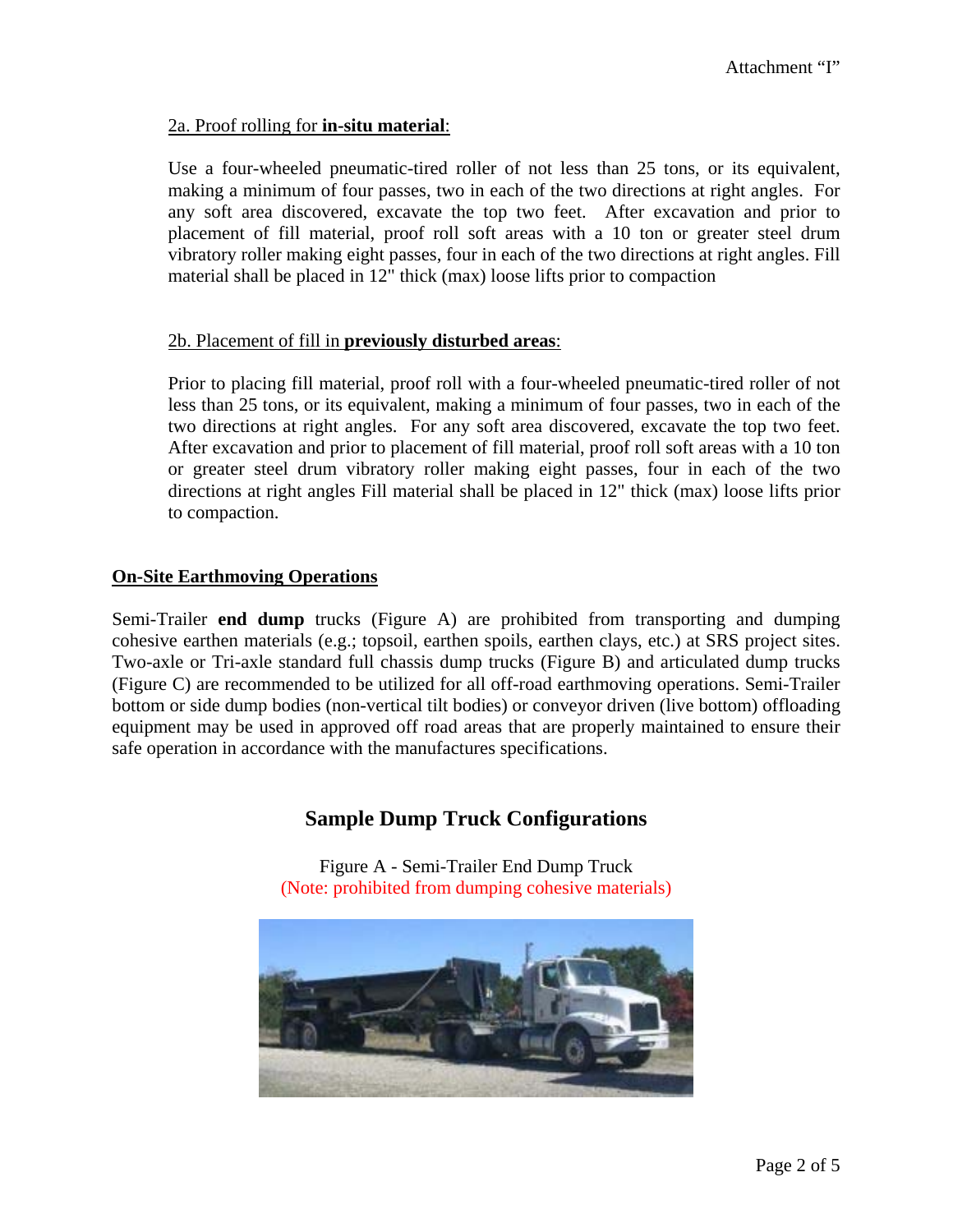# **Sample Dump Truck Configurations** (contd.)



Figure B - Standard Dump Truck (Tandem & Tri-Axle)

Figure C - Articulated Dump Truck



Figure D - Semi-Trailer Bottom Dump Truck

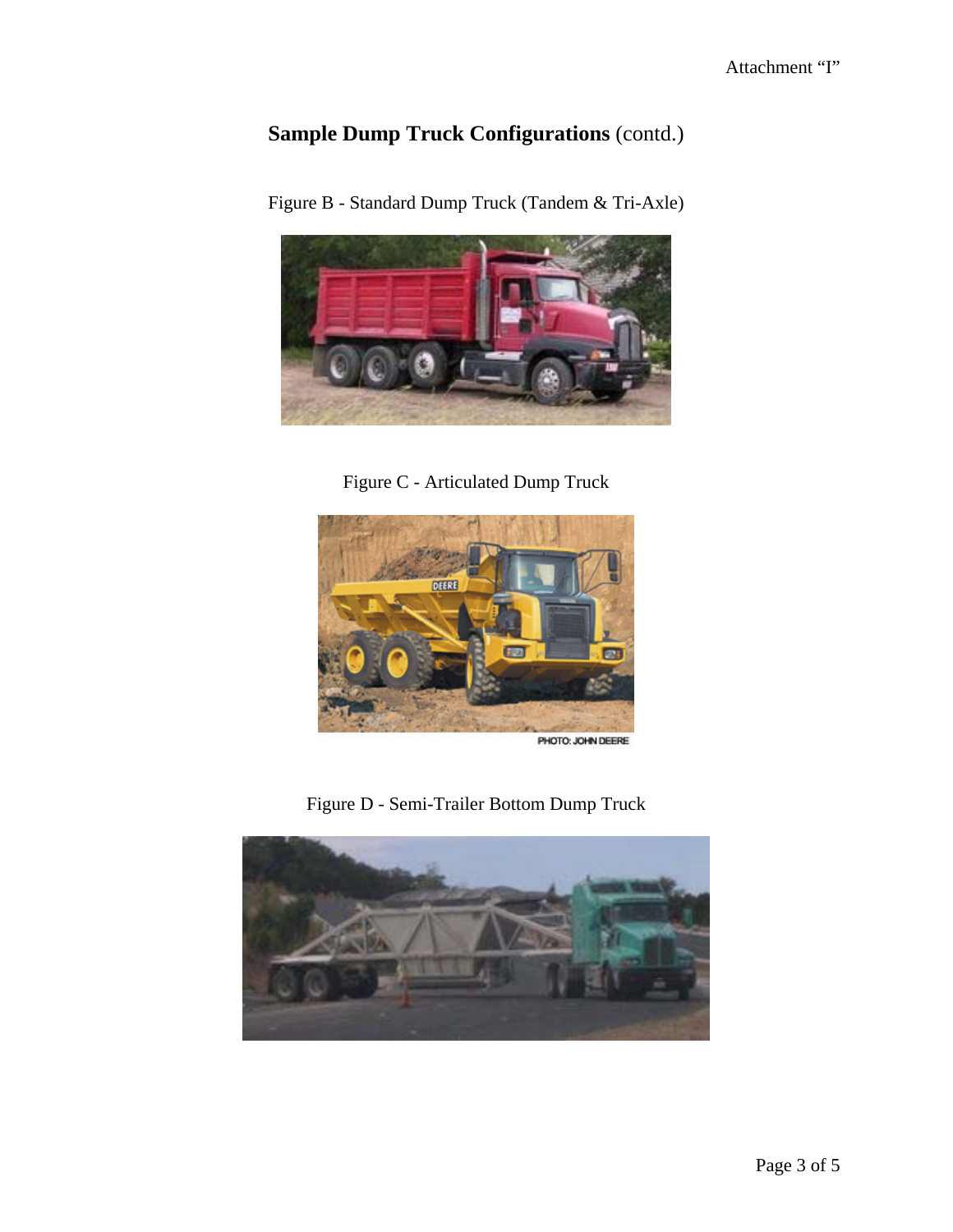# **Sample Dump Truck Configurations** (contd.)



Figure E - Semi-Trailer Live Bottom Dump Truck

Figure F - Semi-Trailer Side Tilt Dump Truck



# **Flagmen / Spotters**

Flagmen/spotters shall be provided as needed to assist dump truck drivers/operators in the safe placement and unloading of equipment. A flagman/spotter shall be present at all times for any dumping operations utilizing a Semi-Trailer End Dump Truck (Figure A). Personnel assigned as flagmen/spotters shall be properly trained and familiar with proper hand signaling techniques (Figure G) and safe equipment operating instructions. As a minimum all flagmen/spotters shall be familiar with all safety checklist requirements included on the focused observation checklist titled "Dump Trucks".

# **Truck Drivers / Operators**

Truck drivers/operators must be properly licensed in accordance with applicable State and Federal regulations. All driver/operators must be properly trained and familiar with the equipment manufacturers' safe operating procedures. Daily documented equipment inspection records must be maintained and available for review upon request.